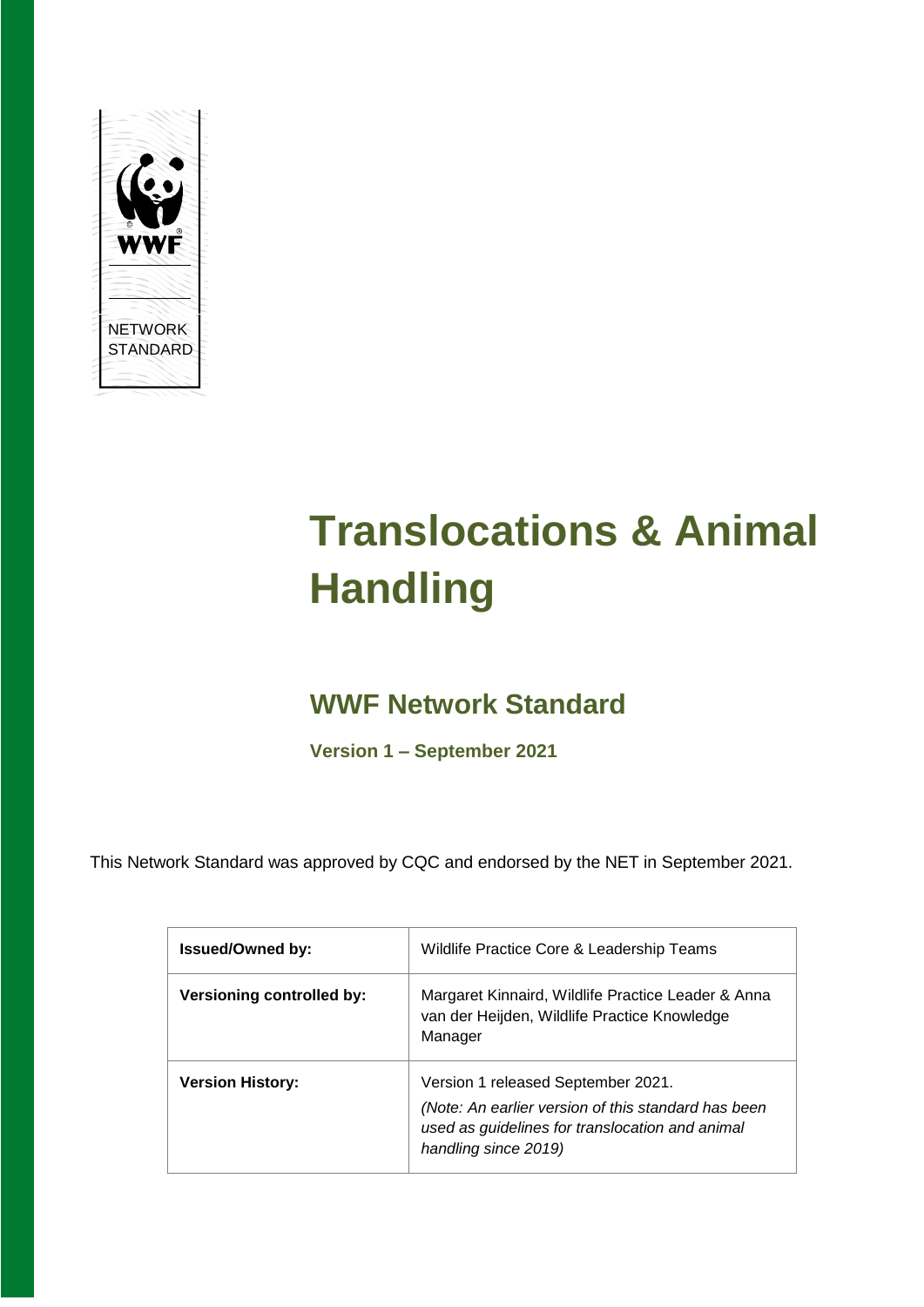# **1. Purpose and Scope**

 $\overline{a}$ 

This standard is a requirement for all WWF Offices.

**Purpose.** This standard aims to help WWF achieve the best possible conservation outcomes for wildlife while ensuring the highest standards of animal welfare and minimizing operational and reputational risks.

**Scope.** This standard applies to any project or programme supported or implemented by a WWF office that includes chemical and physical restraint as well as handling of wild animal species (including anaesthesia for treatment and translocation)<sup>1</sup> listed as threatened by the IUCN Red List<sup>2</sup> for any purpose except emergencies. Emergencies are exempted from this standard as they are not foreseeable events and not linked to planned programmatic work. However, where WWF is requested to assist in an emergency intervention, notification from the partnering authority detailing the nature of intervention and type of assistance requested from WWF should be availed to the respective WWF office prior to the intervention and ensure that the intervention observes best practice for human and animal ethics.

Requirements may differ between activities - for instance between physical handling for conflict management and complex translocation procedures. Such differences are detailed in the standard's checklist (section 4). While standard adherence and use of the checklist is limited to IUCN Red List of threatened species, WWF offices involved in handling of non-threatened animal species may opt to use this checklist.

Acknowledging the existence of a number of national and/or regional standard guidelines and protocols in the regions/ countries where WWF works, in addition to the IUCN protocols, as well as the numerous and varied roles that WWF offices play, the standard is designed to not to be overly prescriptive, but rather present a checklist that ensures best practice and prerequisite due diligence are undertaken.

**Staff health and safety.** This guidance does not cover staff health and safety issues during translocations. These should be covered by other policies or guidelines within the implementing office or partner.

**Working with partners.** The checklist includes what agreements should be established with partners. Partners are expected to comply, at a minimum, with these standards, or with their own standards if these are comparable or go beyond those of WWF.

<sup>&</sup>lt;sup>1</sup> The focus on species listed as threatened by the IUCN Red list is based on the need for this standard to enhance rather than create unnecessary blockages to WWF's work on handling wild animal species, and it is felt more common, non-threatened species do not need to undergo such scrutiny.

<sup>&</sup>lt;sup>2</sup> Includes categories vulnerable (VU), endangered (EN) and critically endangered (CR).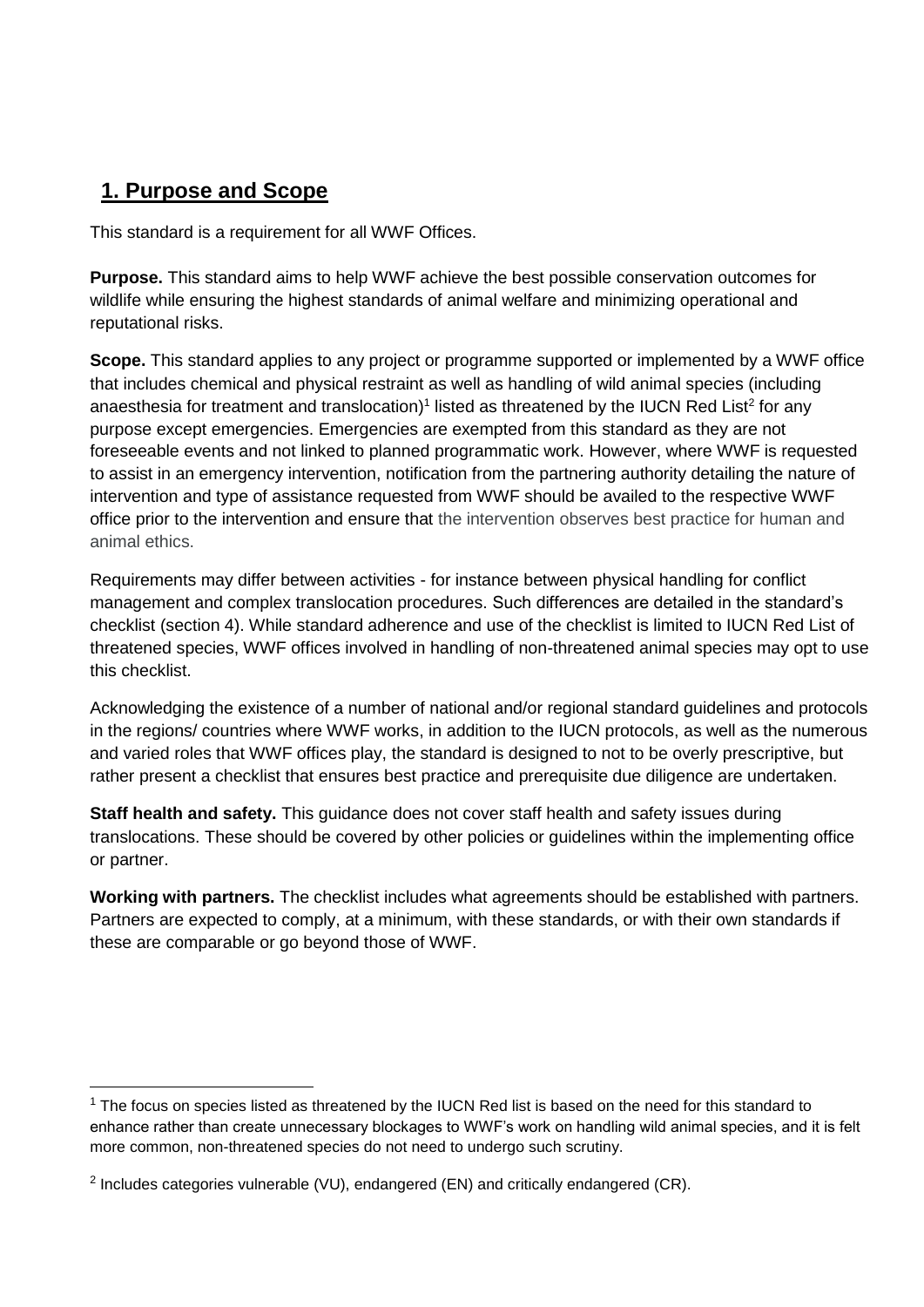# **2. Definitions**

'Animal handling' refers to live, wild animals and is defined as any interaction with an animal that involves capture, restraining or immobilizing whether through chemical or physical means.

'Translocation' is defined as 'the human-mediated movement of living organisms from one area, with release in another.' (Definition from the [2013 IUCN Guidelines to Reintroductions and Other](http://www.iucn-whsg.org/node/1471)  [Translocation Operations\)](http://www.iucn-whsg.org/node/1471).

## **3. Process Overview**

Any project or programme supported or implemented by a WWF office that includes chemical and physical restraint as well as handling of wild animals for any purpose (including anaesthesia for treatment and translocation) except emergency needs to follow the process below and the associated checklist (section 4).

The general process for the application of this standard is as follows.



The standard checklist envisages three broad situations requiring animal translocation and handling. These are pre-planned strategic relocations, emergency relocations, and animal handling for research and monitoring purposes. The 13 items identified in the checklist have been grouped under 5 subheadings as follows: A) Conservation need; B) Logistical preparations; C) Monitoring and evaluation; D) Legal and contractual compliance; and E) Risk analysis.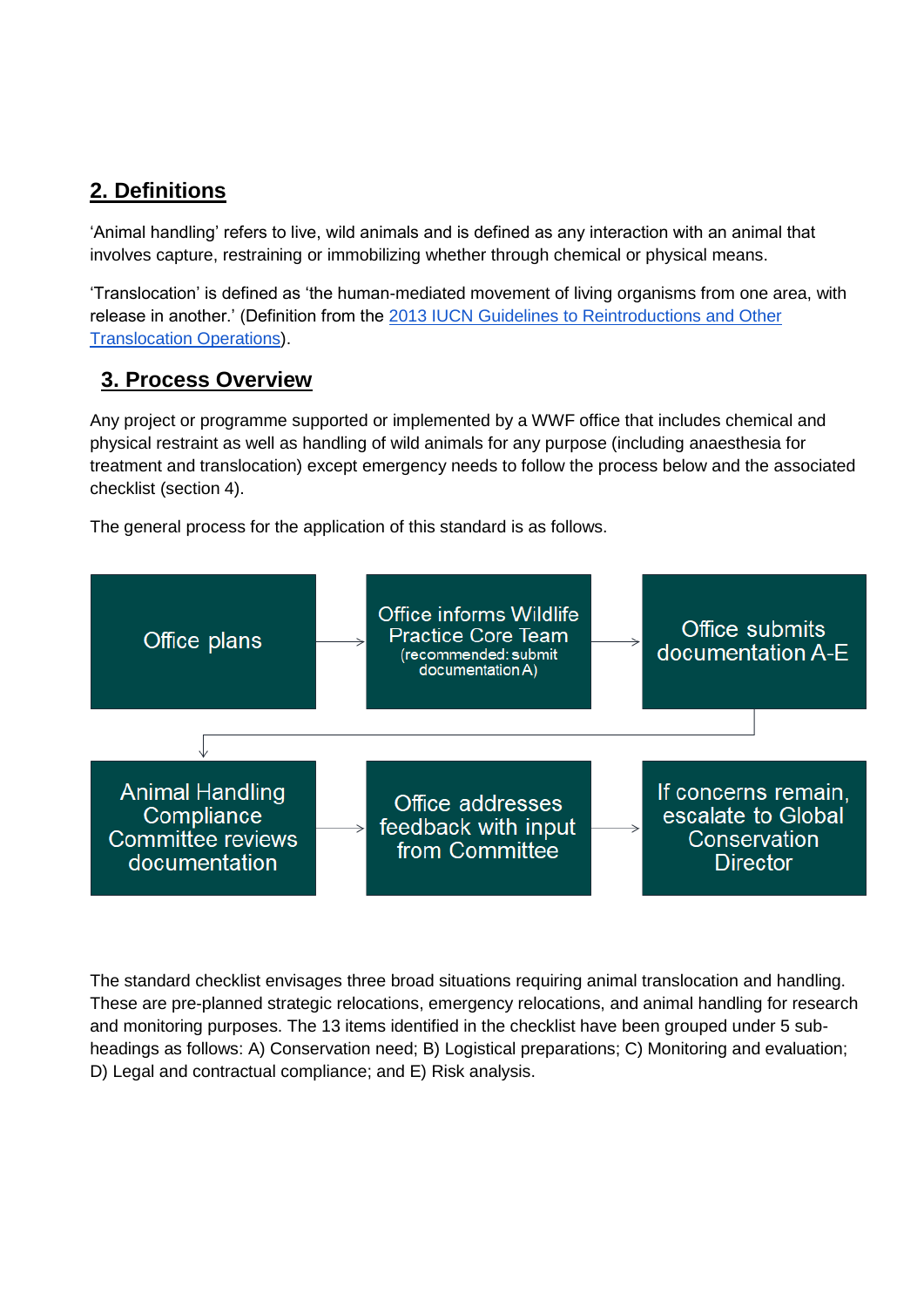The checklist should be used in the following manner:

| <b>Situation</b>                                        | <b>Requirements</b>                                                                                                                                        | <b>Guidance</b>                                                                                                                                                                                                                                                                                              |
|---------------------------------------------------------|------------------------------------------------------------------------------------------------------------------------------------------------------------|--------------------------------------------------------------------------------------------------------------------------------------------------------------------------------------------------------------------------------------------------------------------------------------------------------------|
| Pre-planned strategic relocations                       | Address all sub-headings (A-E) in<br>the checklist and submit relevant<br>documentation. (Exact<br>documentation depends on<br>situation and arrangements) | Submit documentation for<br>conservation need (A) as early as<br>possible, before proceeding with<br>logistical preparations.                                                                                                                                                                                |
| Animal handling for research and<br>monitoring purposes | Submit all relevant documentation<br>per sub-heading (A-E) or note and<br>explain when a certain section is<br>not applicable.                             | Consider fast tracking A and B, and<br>focusing on C, D and E.                                                                                                                                                                                                                                               |
| <b>Emergency relocations</b>                            | Observe best practice and inform<br>Wildlife Practice Leader                                                                                               | WWF offices are encouraged to<br>consider fast-tracking A-E where<br>possible but must ensure that the<br>emergency interventions observe<br>best practice for human and animal<br>ethics and must also inform the<br>Wildlife Practice Leader of the<br>operation through their respective<br>focal person. |

The checklist (using a submission template that will be provided) and supporting documentation should be uploaded to a shared folder in the Wildlife Practice document library in coordination with the Core Team knowledge manager. Upon approval by the Committee, a PDF version of the final approved checklist must be uploaded in Insight under the relevant WWF CPM Project Number.

This standard should be applied within the wider context of WWF project and program management standards (and associated risk management and quality assurance) that is required of all projects (see [Network Standards](https://sites.google.com/wwf.panda.org/networkstandards/policy-areas/project-and-initiative-management) and [Project Guide\)](https://sites.google.com/wwfint.org/project-guide).

# **4. Requirements of all WWF offices**

| Category                   | ia | <b>Criter Requirement description and guidance</b>                                                                                                                                                                                                                                       | <b>Documentation</b><br>(Submit all relevant<br>documentation or list<br>when and why not<br>applicable).                                                                                                        |
|----------------------------|----|------------------------------------------------------------------------------------------------------------------------------------------------------------------------------------------------------------------------------------------------------------------------------------------|------------------------------------------------------------------------------------------------------------------------------------------------------------------------------------------------------------------|
| Α.<br>Conservation<br>need | 1  | <b>CONSERVATION NEED</b><br>Projects and programmes have substantial potential benefit for<br>long term conservation of the respective species that cannot be<br>achieved with less invasive measures. The proposed<br>translocation is in line with IUCN guidance on when translocation | Justification, investigations,<br>or feasibility studies, taking<br>risks of genetic<br>contamination into account.<br>Include in the justification a<br>statement on conservation<br>needs in relation to risks |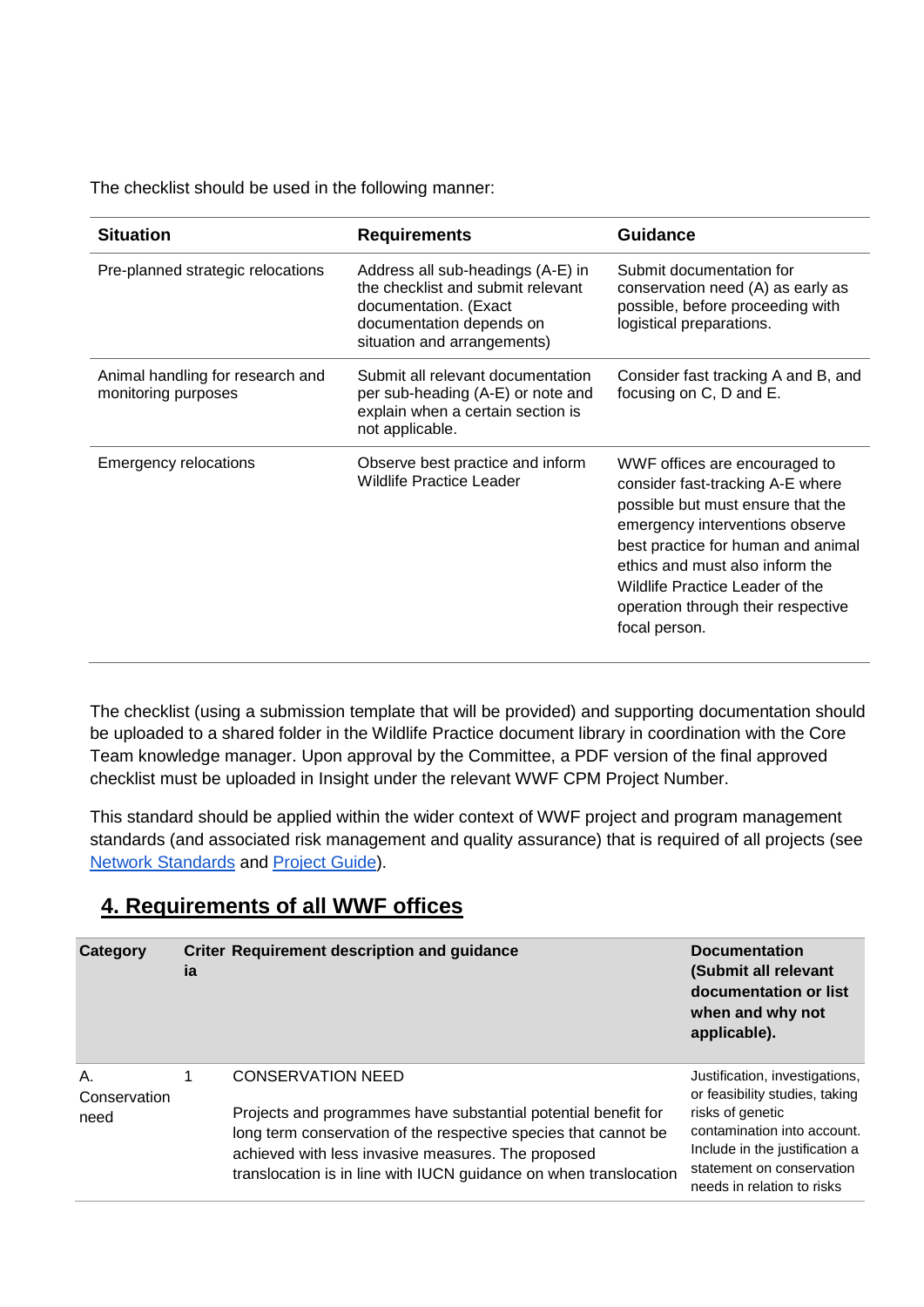|                                    |                | and animal handling is an acceptable choice.                                                                                                                                                                                                                                                                                                                                                                                                                                                                                                                                                                                                                                                                                                                                                                                                                                           | (see section E).                                                                                                                                                                                                                                                              |
|------------------------------------|----------------|----------------------------------------------------------------------------------------------------------------------------------------------------------------------------------------------------------------------------------------------------------------------------------------------------------------------------------------------------------------------------------------------------------------------------------------------------------------------------------------------------------------------------------------------------------------------------------------------------------------------------------------------------------------------------------------------------------------------------------------------------------------------------------------------------------------------------------------------------------------------------------------|-------------------------------------------------------------------------------------------------------------------------------------------------------------------------------------------------------------------------------------------------------------------------------|
|                                    |                | Recommended as first action: Submit the required<br>documentation for conservation need first to initiate the approval<br>process of this standard, so it can be approved before proceeding<br>with logistical preparations.                                                                                                                                                                                                                                                                                                                                                                                                                                                                                                                                                                                                                                                           |                                                                                                                                                                                                                                                                               |
| <b>B</b> Logistical<br>preparation | $\overline{2}$ | <b>SUITABILITY &amp; AUTHORISATION</b>                                                                                                                                                                                                                                                                                                                                                                                                                                                                                                                                                                                                                                                                                                                                                                                                                                                 | Report on the suitability of<br>the area for translocation;                                                                                                                                                                                                                   |
|                                    |                | For translocations, motivation and authorisation to carry out the<br>operation is to precede everything else. This needs to include<br>an assessment of the target area vis-a-vis the source area<br>regarding its level of protection, habitat availability, suitability<br>and conditions, as well as post release procedures, also with<br>respect to potential disease exposure. Site preparation should<br>include consultations with local communities where-from wild<br>animals are to be captured and where wild animals are to be<br>translocated and released.                                                                                                                                                                                                                                                                                                              | documentation of mutual<br>approval by WWF and<br>partners including local<br>communities.                                                                                                                                                                                    |
|                                    | $\mathbf{3}$   | STANDARDS, PROTOCOLS & AGREEMENTS<br>Especially for translocations, planning and implementation of<br>projects and programmes are aligned as much as possible with<br>existing standards and guidelines of, for instance, IUCN, and<br>are being undertaken in consultation with respective IUCN<br>specialist groups and/or other relevant institutions (e.g. EAZA /<br>EEP for translocations with zoo-involvement). Any intervention,<br>including immobilization, must be aligned to standards of a<br>particular office or country specific guidelines and protocols<br>where they exist and if none exist then align to the existing<br>IUCN guidelines. This should also detail any planned<br>sedation/medical protocol (including potential emergency<br>responses identified through risk assessment) and ensure that<br>all required equipment and materials are available. | Provide and state<br>alignment with existing<br>standards and protocols,<br>including agreements with<br>partners to follow these<br>standards, as well as<br>legally required<br>documents in accordance<br>with country or province-<br>specific translocation<br>policies. |
|                                    | 4              | PARTNERS & CONSULTANCIES<br>Competent partners with proven experience (where they exist)<br>in handling such operations as well as donor institutions are<br>involved in development, implementation and monitoring of<br>project or program as needed via appropriate contractual<br>agreements. Where no partners with proven experience are<br>available, such experience needs to be ensured for the                                                                                                                                                                                                                                                                                                                                                                                                                                                                               | Contractual arrangement,<br>MoU, or signed Minutes<br>of Meeting with the<br>involved partners and<br>implementers; else a brief<br>statement on why no<br>partners are needed. In<br>case of new<br>consultancies/ partners,                                                 |

project/program through consultancies. Sufficient availability of adequate human resources with the necessary expertise and experience to form a team responsible for the execution of the planned program, including a skilled and experienced support team on stand-by, equipped and resourced.

include statement on due diligence process used to select them.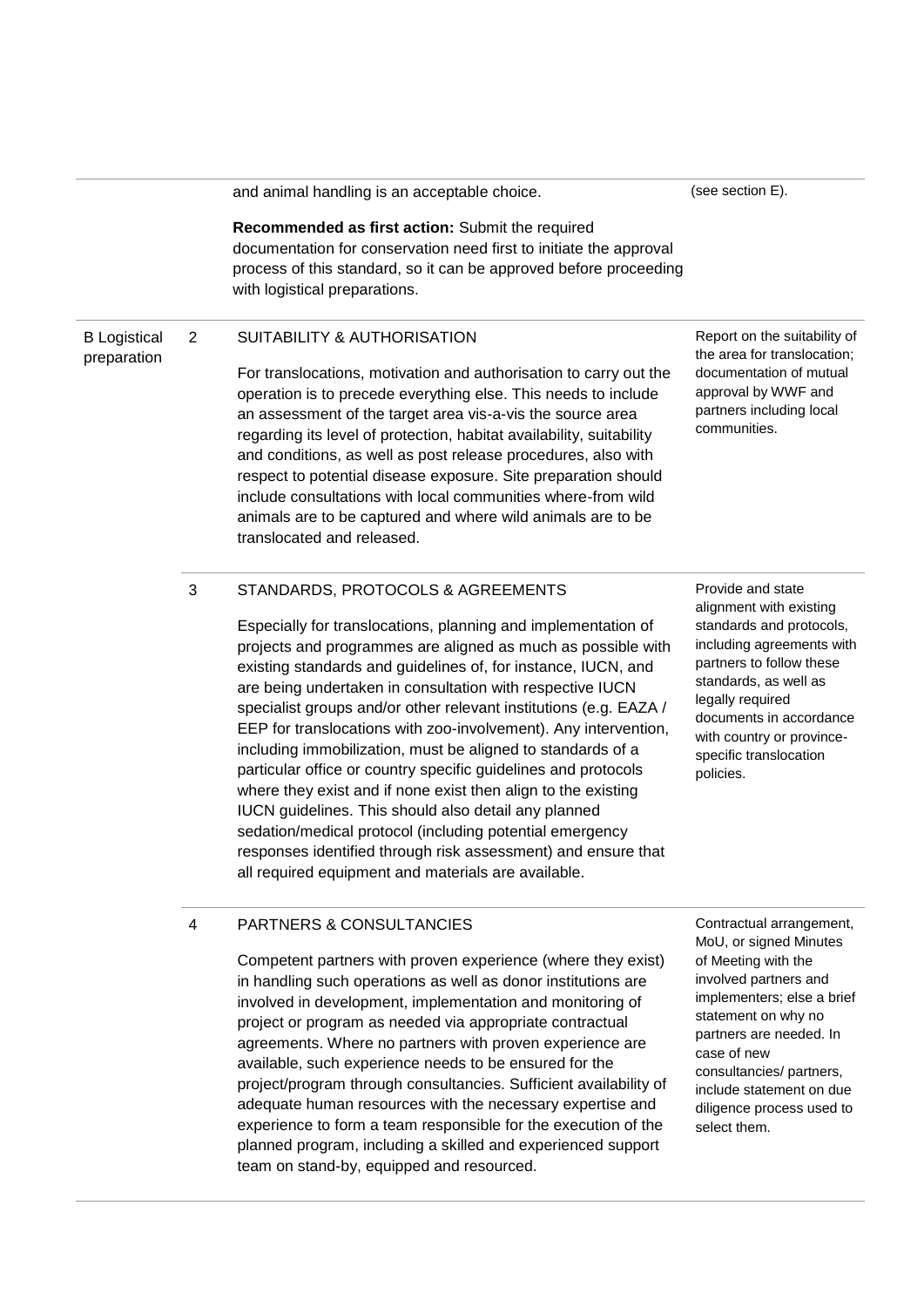|                                         | 5              | AGREED ROLES & RESPONSIBILITIES<br>All involved partners and implementers have clear roles,<br>functions and responsibilities in the project or program, which<br>are defined and agreed in writing by all partners in advance,<br>including procedures in crisis situations.                                                                             | Contractual arrangement<br>or MoU and relevant<br>signed minutes with<br>involved partners and<br>implementers.                                                                                                         |
|-----------------------------------------|----------------|-----------------------------------------------------------------------------------------------------------------------------------------------------------------------------------------------------------------------------------------------------------------------------------------------------------------------------------------------------------|-------------------------------------------------------------------------------------------------------------------------------------------------------------------------------------------------------------------------|
|                                         | 6              | FINANCIAL PLAN & BUDGET<br>A financial plan is prepared, agreed to by all the partners<br>involved and adequate funds are available, ensuring ability to<br>comply with the basic protocol requirements and cover any<br>potential risks and associated mitigation activities.                                                                            | Detailed budget and list of<br>funding sources.                                                                                                                                                                         |
|                                         | $\overline{7}$ | <b>COMMUNICATIONS</b><br>A communications plan is ready that takes into account the<br>possibility of unforeseen and undesired situations.                                                                                                                                                                                                                | Communication plan or in<br>case the operation is still<br>weeks away, a short<br>statement on planned<br>communications,<br>including communications<br>officer managing this<br>operation's<br>communication for WWF. |
| C.<br>Monitoring &<br>evaluation        | 8              | M&E and REPORTING<br>Projects or programs are fully documented and reported to<br>WWF Wildlife Practice Core team, including results, data<br>produced and any problems that occurred. As applicable,<br>reports are made available to respective IUCN specialist groups<br>and involved partner(s).                                                      | Data exchange<br>agreement on<br>documentation and<br>reporting agreed on by all<br>partners.                                                                                                                           |
| D. Legal &<br>contractual<br>compliance | 9              | <b>ACCESS &amp; DATA COLLECTION</b><br>WWF office as well as partners and implementers have access<br>to sites, activities, and information, as well as rights to collect<br>defined relevant data before, during and after the<br>implementation.                                                                                                        | Contractual arrangement<br>or MoU, signed Minutes<br>with involved partners<br>and implementers.                                                                                                                        |
|                                         | 10             | <b>DATA SHARING</b><br>All involved partners and implementers share all relevant data,<br>such as plans, information, documents, studies, samples<br>(including post-mortem samples), results etc., produced in the<br>direct project context in advance, during and after the planned<br>project or programme, as compliant with relevant national laws. | Contractual arrangement;<br>MoU or an Agreement<br>with the involved partners<br>and implementers.                                                                                                                      |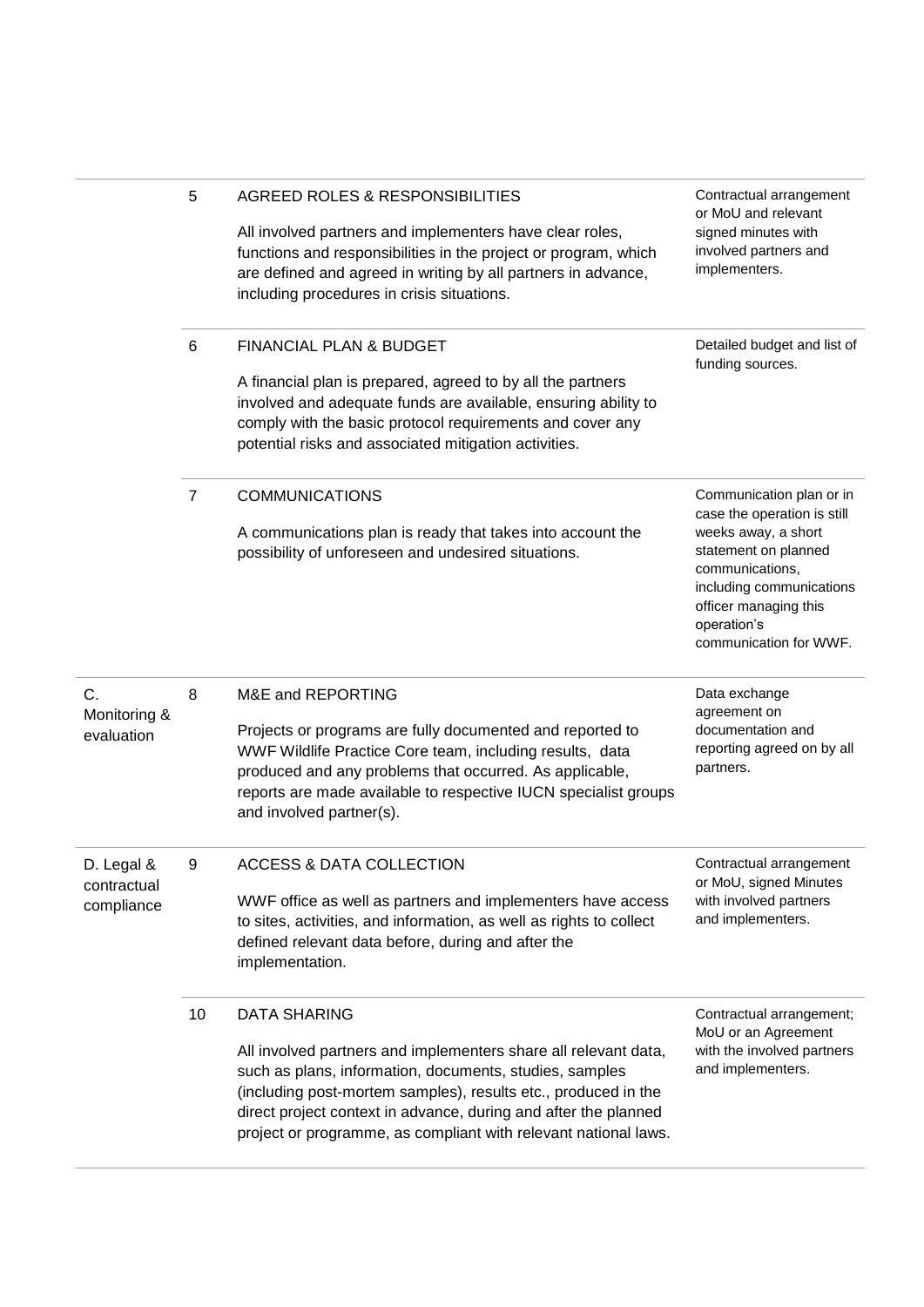|                     | 11 | <b>COMPLIANCE</b><br>Project or program is in full compliance with relevant national<br>laws, recovery plans, international treaties and agreements, and<br>is fully aligned with and contributing to the WWF, national and<br>IUCN strategies for the respective species (if existent).                                                                                                                                                                                                                                                                                                                                        | Compilation of relevant<br>documents.                                                                                                                                                                                                 |
|---------------------|----|---------------------------------------------------------------------------------------------------------------------------------------------------------------------------------------------------------------------------------------------------------------------------------------------------------------------------------------------------------------------------------------------------------------------------------------------------------------------------------------------------------------------------------------------------------------------------------------------------------------------------------|---------------------------------------------------------------------------------------------------------------------------------------------------------------------------------------------------------------------------------------|
| E. Risk<br>analysis | 12 | <b>RISK ANALYSIS &amp; PLAN</b><br>Project or programme includes a risk analysis and risk mitigation<br>plan agreed upon by all partners and implementers, as needed<br>with support from risk analysis specialists in the particular office,<br>if there is one, and the WWF Network. Risk analysis needs to<br>conclude whether risks are at acceptable levels to pursue the<br>operation. For wild animals which are legally protected by each<br>country's laws, prior written permission for chemical or physical<br>immobilisation, capture and translocation should be acquired by<br>the respective WWF country office. | Risk analysis and<br>mitigation plan, ideally<br>within contractual<br>arrangement, MoU, or<br>signed Minutes of<br>Meeting with the involved<br>partners and<br>implementers, permission<br>letter from government<br>authority/ies. |
|                     | 13 | <b>SAFEGUARDS</b><br>An assessment, which includes consultations with local<br>communities that may be affected, is made of whether the<br>project/procedure/program is likely to impact on the local<br>community, and if so, an analysis of the scale and types of<br>impacts must be completed, in order to integrate appropriate<br>Safeguards into the project/procedure/program plan.                                                                                                                                                                                                                                     | Assessment report;<br>project/procedure/progra<br>m plan Meeting minutes;<br>if applicable, include<br>analysis of scale and<br>types of impacts and<br>Safeguards adopted.                                                           |

## **5. Responsibilities**

Any WWF office supporting<sup>3</sup> or implementing an animal handling or translocation activity is responsible for the project's or programme's planning, implementation and results. If the respective office is a program or country office, this responsibility extends to WWF International or WWF US, respectively. The respective office will name a responsible contact for translocations and animal handling. If none are named explicitly, the Wildlife Practice Focal Point in that office can be contacted and may then defer to colleagues.

The contact person in each office is responsible for completing checklists, ensuring due diligence protocols are checked for quality, and submitting all documents to the Animal Handling Compliance Committee with a copy to the Conservation Director in their office, and to the Wildlife Focal Point (if different from contact person). The Animal Handling Compliance Committee, appointed by the Wildlife Practice Core Team [\(TOR\)](https://docs.google.com/document/d/1I45P3iiHn_-vRh9N2LiwBDvDg2R61QeZ/edit?usp=sharing&ouid=108075820400733571880&rtpof=true&sd=true), will review the documents and respond to the submitting office within 2 weeks. Where concerns have been highlighted and cannot be addressed by the committee or the

<sup>&</sup>lt;sup>3</sup> Where one WWF office provides grant funding for this work to another WWF office to implement the activity, the latter office takes primary responsibility for implementing this standard.